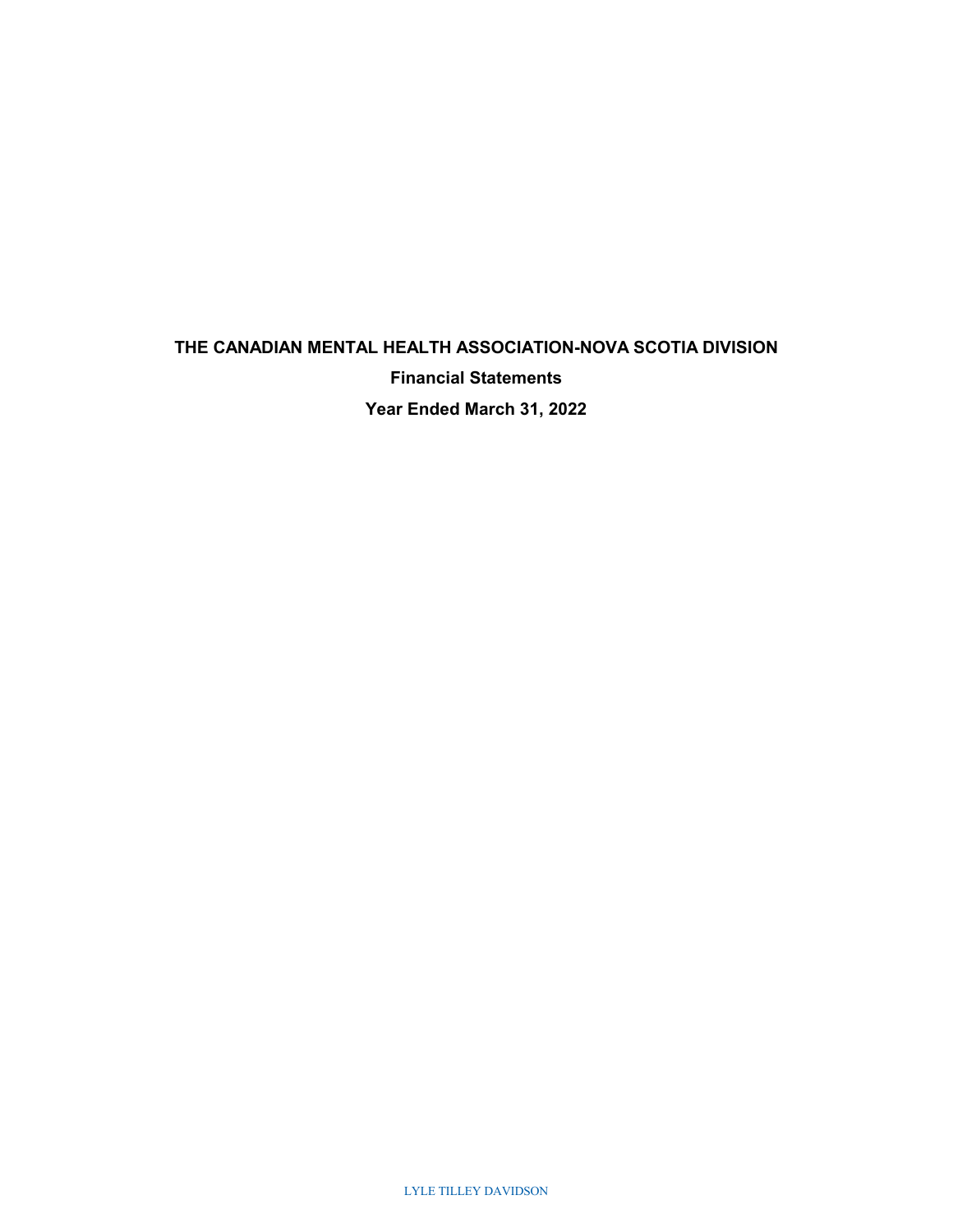|                                                            | Page     |  |  |  |  |  |  |
|------------------------------------------------------------|----------|--|--|--|--|--|--|
| <b>INDEPENDENT AUDITOR'S REPORT</b>                        |          |  |  |  |  |  |  |
| <b>FINANCIAL STATEMENTS</b>                                |          |  |  |  |  |  |  |
| <b>Statement of Financial Position</b>                     | 3        |  |  |  |  |  |  |
| <b>Statement of Revenues and Expenditures</b>              | 4        |  |  |  |  |  |  |
| Statement of Changes in Net Assets                         | 5        |  |  |  |  |  |  |
| <b>Statement of Cash Flows</b>                             | 6        |  |  |  |  |  |  |
| Notes to Financial Statements                              | $7 - 11$ |  |  |  |  |  |  |
| Schedule of Project Revenues and Expenditures (Schedule 1) | 12       |  |  |  |  |  |  |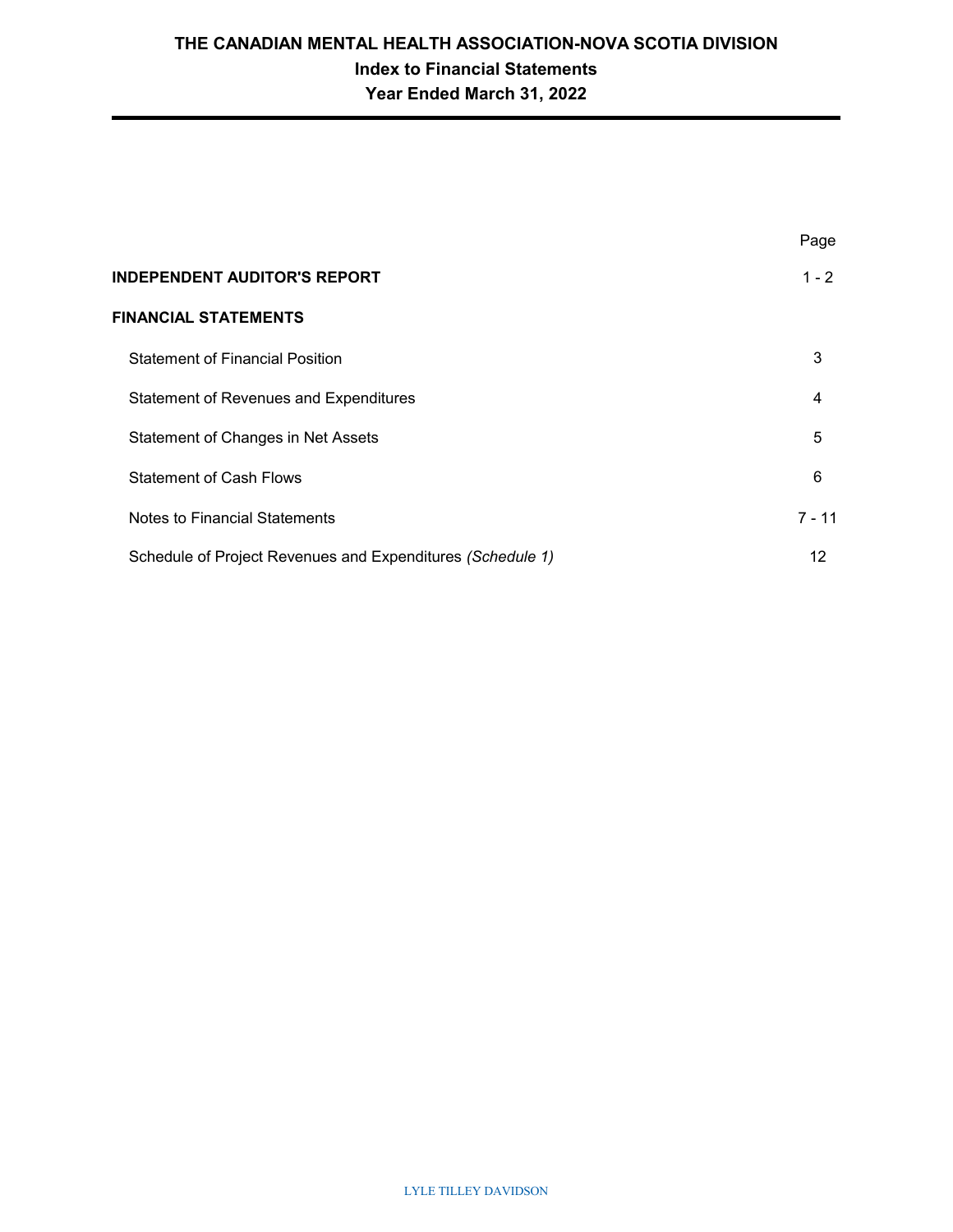## **INDEPENDENT AUDITOR'S REPORT**

To the Members of The Canadian Mental Health Association-Nova Scotia Division

#### *Qualified Opinion*

We have audited the financial statements of The Canadian Mental Health Association-Nova Scotia Division (the "Association"), which comprise the statement of financial position as at March 31, 2022, and the statements of revenues and expenditures, changes in net assets and cash flows for the year then ended, and notes to the financial statements, including a summary of significant accounting policies.

In our opinion, except for the possible effects of the matter described in the *Basis for Qualified Opinion* section of our report, the accompanying financial statements present fairly, in all material respects, the financial position of the Association as at March 31, 2022, and the results of its operations and cash flows for the year then ended in accordance with Canadian accounting standards for not-for-profit organizations (ASNPO).

#### *Basis for Qualified Opinion*

In common with many not-for-profit organizations, the Association derives revenue from fundraising activities and donations the completeness of which is not susceptible to satisfactory audit verification. Accordingly, verification of these revenues was limited to the amounts recorded in the records of the Association. Therefore, we were not able to determine whether any adjustments might be necessary to fundraising revenue, excess of revenues over expenditures, and cash flows from operations for the years ended March 31, 2022, and 2021, current assets as at March 31, 2022 and 2021, and net assets as at April 1 and March 31 for both the 2022 and 2021 years. Our audit opinion on the financial statements for the year ended March 31, 2021 was modified accordingly because of the possible effects of this limitation of scope.

We conducted our audit in accordance with Canadian generally accepted auditing standards. Our responsibilities under those standards are further described in the *Auditor's Responsibilities for the Audit of the Financial Statements* section of our report. We are independent of the Association in accordance with ethical requirements that are relevant to our audit of the financial statements in Canada, and we have fulfilled our other ethical responsibilities in accordance with these requirements. We believe that the audit evidence we have obtained is sufficient and appropriate to provide a basis for our qualified audit opinion.

#### *Responsibilities of Management and Those Charged with Governance for the Financial Statements*

Management is responsible for the preparation and fair presentation of the financial statements in accordance with ASNPO, and for such internal control as management determines is necessary to enable the preparation of financial statements that are free from material misstatement, whether due to fraud or error.

In preparing the financial statements, management is responsible for assessing the Association's ability to continue as a going concern, disclosing, as applicable, matters related to going concern and using the going concern basis of accounting unless management either intends to liquidate the Association or to cease operations, or has no realistic alternative but to do so.

*(continues)*

Nexia 101 Ilsley Avenue, Unit 7 1718 Argyle St., Suite 720 International Dartmouth, Nova Scotia B3B 1S8 Halifax, Nova Scotia B3J 3N6 Tel: 902.468.2688 Fax: 902.468.5966 www.ltdca.com - email: (teammember)@ltdca.com Tel: 902.423.7225 Fax: 902.422.3649

member of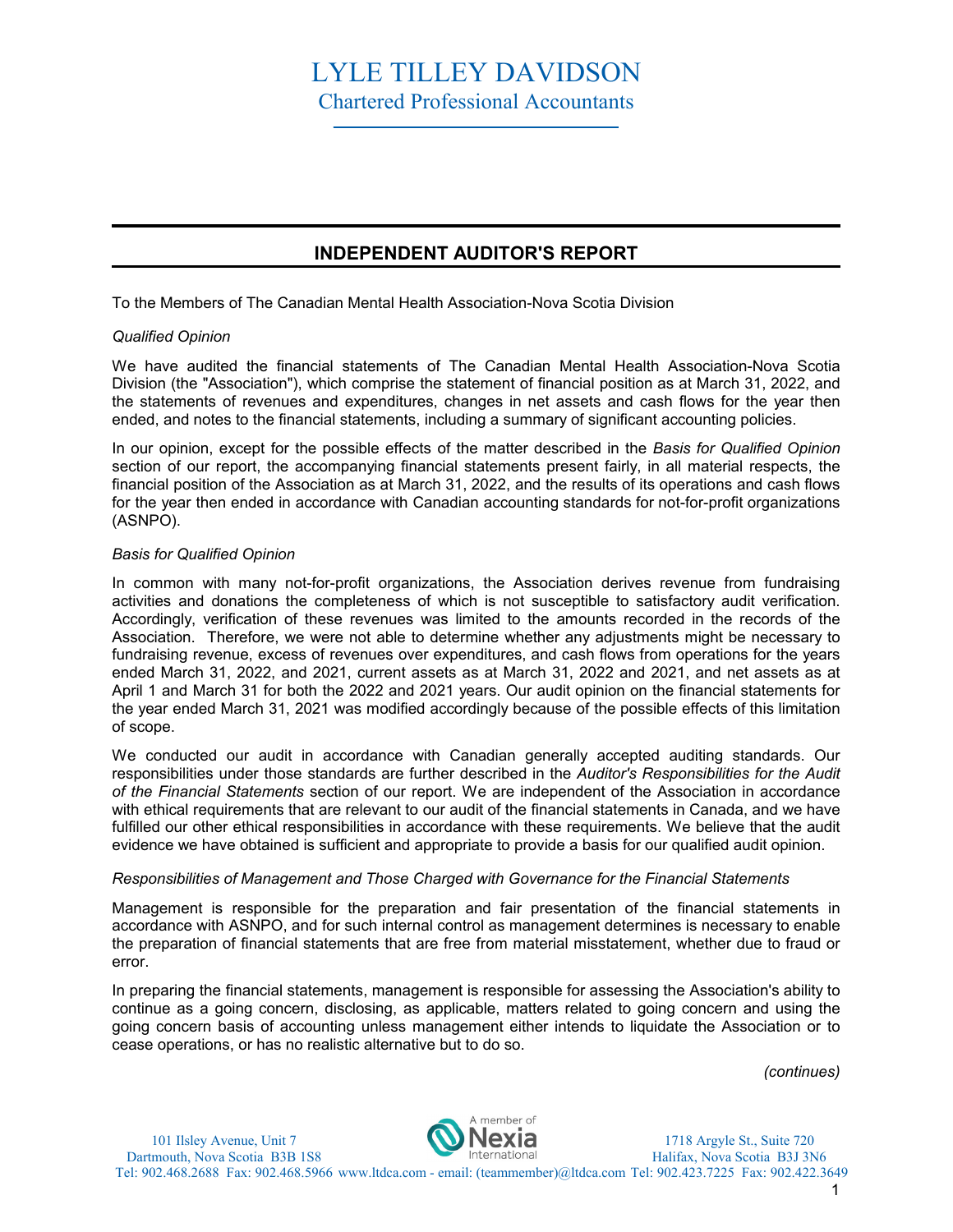Independent Auditor's Report to the Members of The Canadian Mental Health Association-Nova Scotia Division *(continued)*

Those charged with governance are responsible for overseeing the Association's financial reporting process.

#### *Auditor's Responsibilities for the Audit of the Financial Statements*

Our objectives are to obtain reasonable assurance about whether the financial statements as a whole are free from material misstatement, whether due to fraud or error, and to issue an auditor's report that includes our opinion. Reasonable assurance is a high level of assurance, but is not a guarantee that an audit conducted in accordance with Canadian generally accepted auditing standards will always detect a material misstatement when it exists. Misstatements can arise from fraud or error and are considered material if, individually or in the aggregate, they could reasonably be expected to influence the economic decisions of users taken on the basis of these financial statements.

As part of an audit in accordance with Canadian generally accepted auditing standards, we exercise professional judgment and maintain professional skepticism throughout the audit. We also:

- Identify and assess the risks of material misstatement of the financial statements, whether due to fraud or error, design and perform audit procedures responsive to those risks, and obtain audit evidence that is sufficient and appropriate to provide a basis for our opinion. The risk of not detecting a material misstatement resulting from fraud is higher than for one resulting from error, as fraud may involve collusion, forgery, intentional omissions, misrepresentations, or the override of internal control.
- Obtain an understanding of internal control relevant to the audit in order to design audit procedures that are appropriate in the circumstances, but not for the purpose of expressing an opinion on the effectiveness of the Association's internal control.
- Evaluate the appropriateness of accounting policies used and the reasonableness of accounting estimates and related disclosures made by management.
- Conclude on the appropriateness of management's use of the going concern basis of accounting and, based on the audit evidence obtained, whether a material uncertainty exists related to events or conditions that may cast significant doubt on the Association's ability to continue as a going concern. If we conclude that a material uncertainty exists, we are required to draw attention in our auditor's report to the related disclosures in the financial statements or, if such disclosures are inadequate, to modify our opinion. Our conclusions are based on the audit evidence obtained up to the date of our auditor's report. However, future events or conditions may cause the Association to cease to continue as a going concern.
- Evaluate the overall presentation, structure and content of the financial statements, including the disclosures, and whether the financial statements represent the underlying transactions and events in a manner that achieves fair presentation.

We communicate with those charged with governance regarding, among other matters, the planned scope and timing of the audit and significant audit findings, including any significant deficiencies in internal control that we identify during our audit.

Lyle Tilley Varidson

Halifax, Nova Scotia

June 14, 2022 CHARTERED PROFESSIONAL ACCOUNTANTS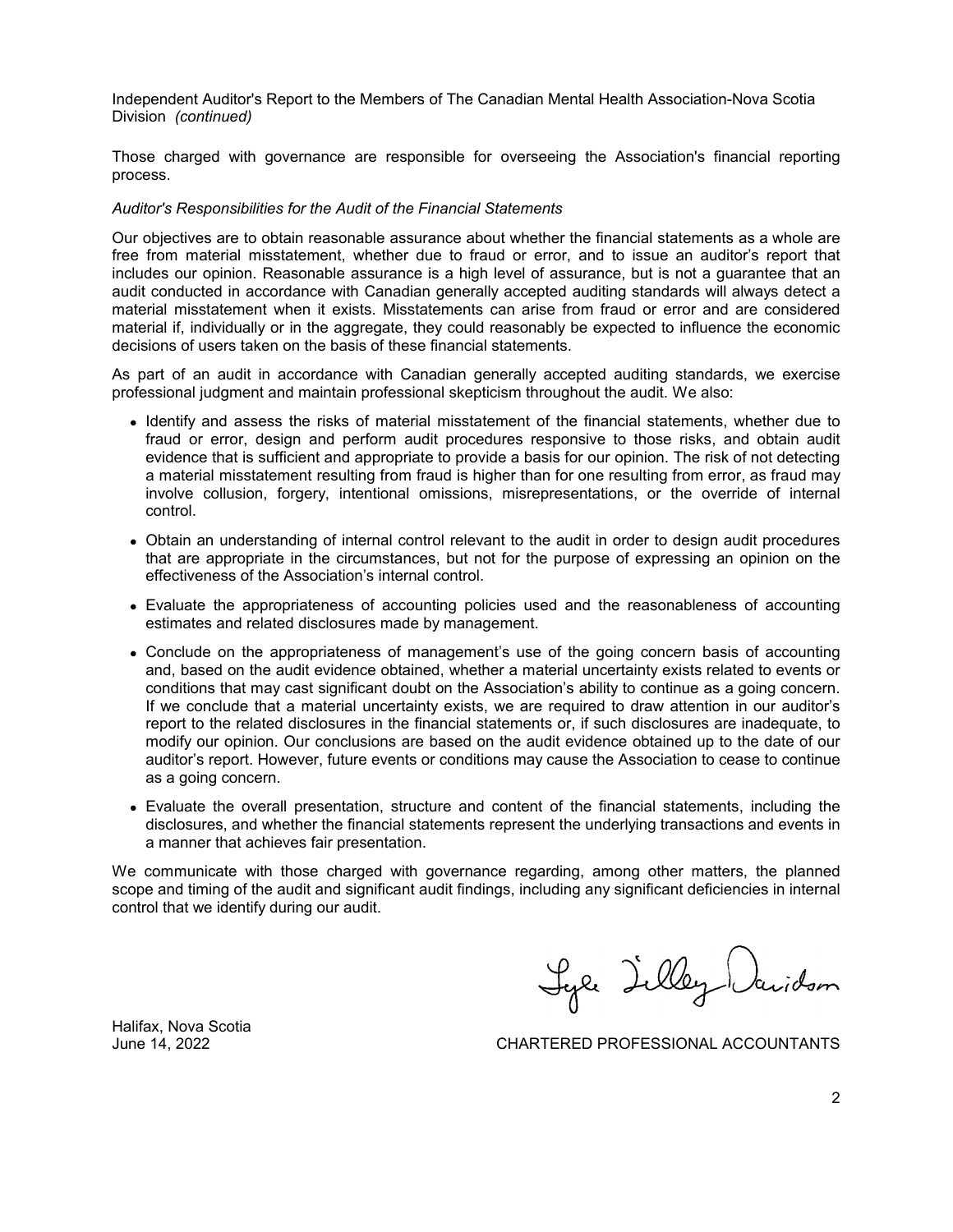# **THE CANADIAN MENTAL HEALTH ASSOCIATION-NOVA SCOTIA DIVISION**

## **Statement of Financial Position**

**March 31, 2022**

|                                                                                                                                 | 2022                                                | 2021                                                 |
|---------------------------------------------------------------------------------------------------------------------------------|-----------------------------------------------------|------------------------------------------------------|
| <b>ASSETS</b>                                                                                                                   |                                                     |                                                      |
| <b>CURRENT</b><br>Cash<br>Term deposits (Note 4)<br>Accounts receivable<br>Harmonized sales tax recoverable<br>Prepaid expenses | \$<br>58,456<br>508,120<br>14,248<br>7,204<br>2,912 | \$<br>171,389<br>505,420<br>8,442<br>10,579<br>4,443 |
| <b>CAPITAL ASSETS</b>                                                                                                           | 590,940                                             | 700,273<br>2,358                                     |
|                                                                                                                                 | \$<br>590,940                                       | \$<br>702,631                                        |
| <b>LIABILITIES AND NET ASSETS</b><br><b>CURRENT</b><br>Accounts payable and accrued liabilities (Note 5)                        | \$<br>61,327<br>52,957                              | \$<br>60,210<br>101,402                              |
| Deferred revenue (Note 7)                                                                                                       | 114,284                                             | 161,612                                              |
| <b>NET ASSETS</b><br>Unrestricted net assets<br>Invested in capital assets<br>Internally restricted funds (note 6)              | 380,848<br>95,808<br>476,656                        | 450,360<br>2,357<br>88,302<br>541,019                |
|                                                                                                                                 | \$<br>590,940                                       | \$<br>702,631                                        |

## **ON BEHALF OF THE BOARD**

\_\_\_\_\_\_\_\_\_\_\_\_\_\_\_\_\_\_\_\_\_\_\_\_\_\_\_\_\_ *Director* \_\_\_\_\_\_\_\_\_\_\_\_\_\_\_\_\_\_\_\_\_\_\_\_\_\_\_\_\_ *Director*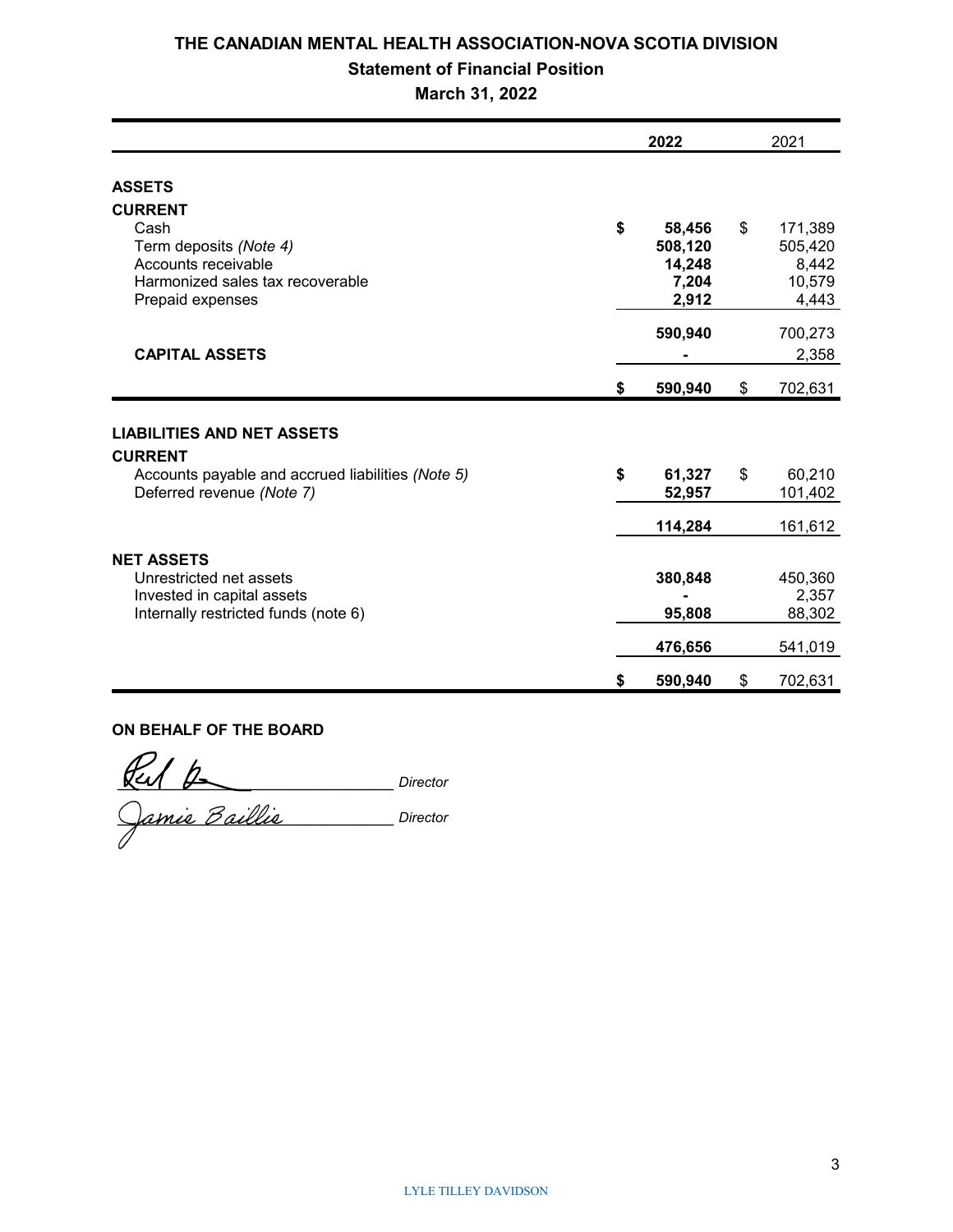## **THE CANADIAN MENTAL HEALTH ASSOCIATION-NOVA SCOTIA DIVISION**

## **Statement of Revenues and Expenditures**

**Year Ended March 31, 2022**

|                                                | 2022            | 2021            |
|------------------------------------------------|-----------------|-----------------|
| REVENUE (Schedule 1, Note 8)                   |                 |                 |
| Project HOPE                                   | \$<br>322,011   | \$<br>280,704   |
| At Work                                        | 154,208         | 145,222         |
| Donations                                      | 150,976         | 71,524          |
|                                                | 122,844         | 126,720         |
| Communities Addressing Suicide Together (CAST) |                 |                 |
| <b>Education and training</b>                  | 116,593         | 12,640          |
| Social & Emotional Learning (SEL)              | 101,839         | 79,150          |
| Cape Breton                                    | 50,606          | 189,287         |
| Other                                          | 13,485          | 6,984           |
| COVID-related funding                          |                 | 60,250          |
|                                                | 1,032,562       | 972,481         |
| <b>EXPENDITURES (Schedule 1)</b>               |                 |                 |
| Project HOPE                                   | 321,644         | 280,261         |
| Internet Project                               | 40,707          | 186,456         |
| At Work                                        | 154,208         | 145,222         |
|                                                | 110,658         | 110,600         |
| Communities Addressing Suicide Together (CAST) |                 |                 |
| Social & Emotional Learning (SEL)              | 119,604         | 79,643          |
| <b>Education and training</b>                  | 130,781         | 80,320          |
| Other                                          |                 | 457             |
|                                                | 877,602         | 882,959         |
| GENERAL, ADMINISTRATIVE, AND FUNDRAISING       |                 |                 |
| Amortization                                   | 2,358           | 803             |
| Computer costs                                 | 4,140           |                 |
| Dues & fees                                    | 15,914          | 10,748          |
| Employee salaries                              | 91,378          | 54,891          |
| Office and administrative                      | 17,101          | 8,273           |
| Professional fees                              | 83,788          | 26,670          |
| Rental                                         | 2,838           | 3,777           |
| Travel                                         | 1,806           | $\blacksquare$  |
|                                                | 219,323         | 105,162         |
|                                                | 1,096,925       | 988,121         |
| DEFICIENCY OF REVENUE OVER EXPENDITURES FROM   |                 |                 |
| <b>OPERATIONS</b>                              | (64, 363)       | (15, 640)       |
| <b>GAIN ON DISPOSAL OF CAPITAL ASSETS</b>      |                 | 1,177           |
| DEFICIENCY OF REVENUE OVER EXPENDITURES        | \$<br>(64, 363) | \$<br>(14, 463) |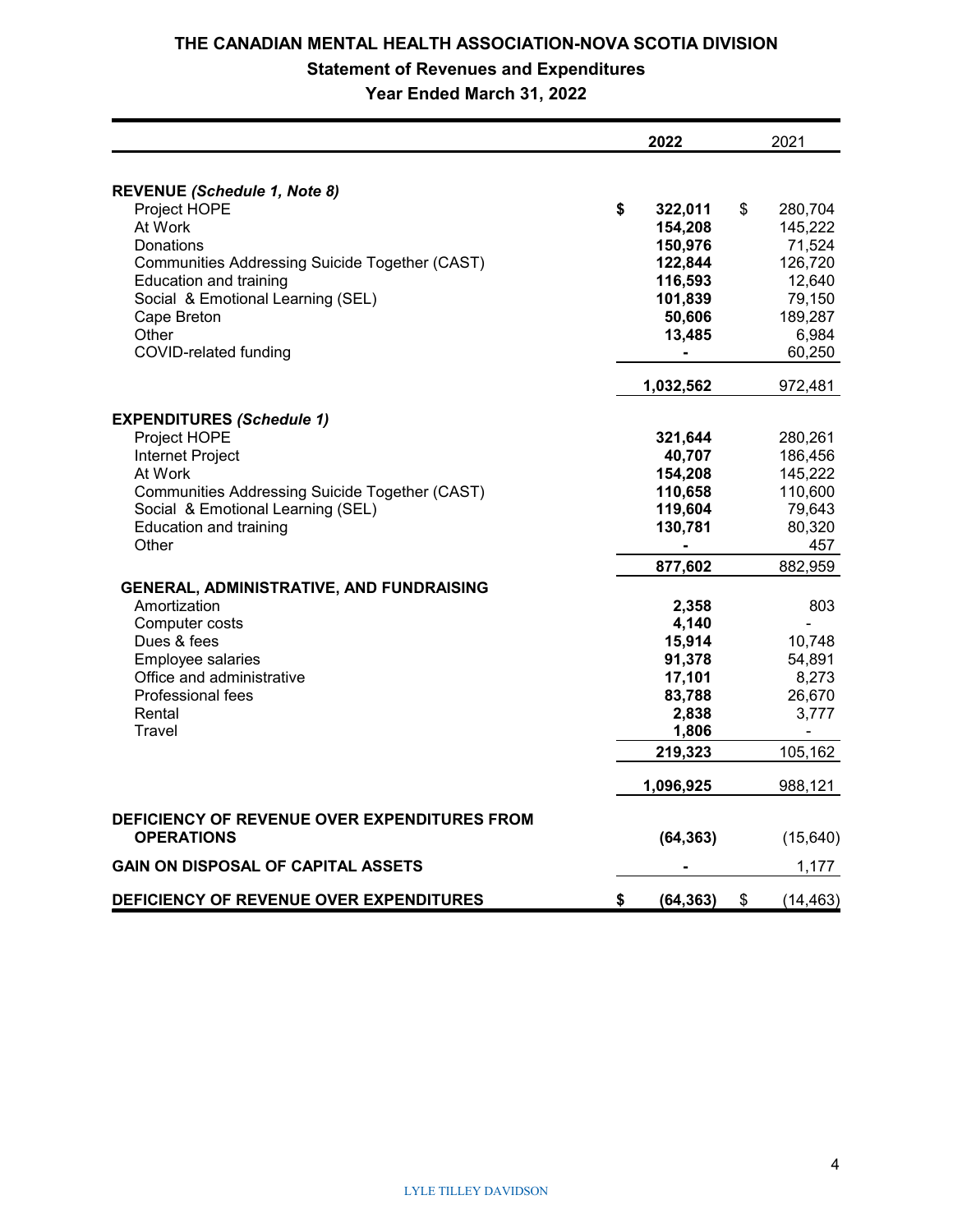## **THE CANADIAN MENTAL HEALTH ASSOCIATION-NOVA SCOTIA DIVISION Statement of Changes in Net Assets Year Ended March 31, 2022**

|                                                           | Unrestricted<br><b>Net Assets</b> | Invested in<br>Capital Assets Funds (Note 6) | Internally<br>Restricted |      | 2022            | 2021      |
|-----------------------------------------------------------|-----------------------------------|----------------------------------------------|--------------------------|------|-----------------|-----------|
| <b>NET ASSETS -</b><br><b>BEGINNING OF</b><br><b>YEAR</b> | \$<br>450,360 \$                  | 2,357<br>-\$                                 | 88,302                   | - \$ | 541,019<br>- \$ | 555,482   |
| Excess (deficiency) of<br>revenue over<br>expenditures    | (69, 512)                         | (2, 357)                                     | 7,506                    |      | (64, 363)       | (14, 463) |
| <b>NET ASSETS - END OF</b><br><b>YEAR</b>                 | \$<br>380,848                     | \$<br>\$                                     | 95.808                   | \$   | 476.656         | 541.019   |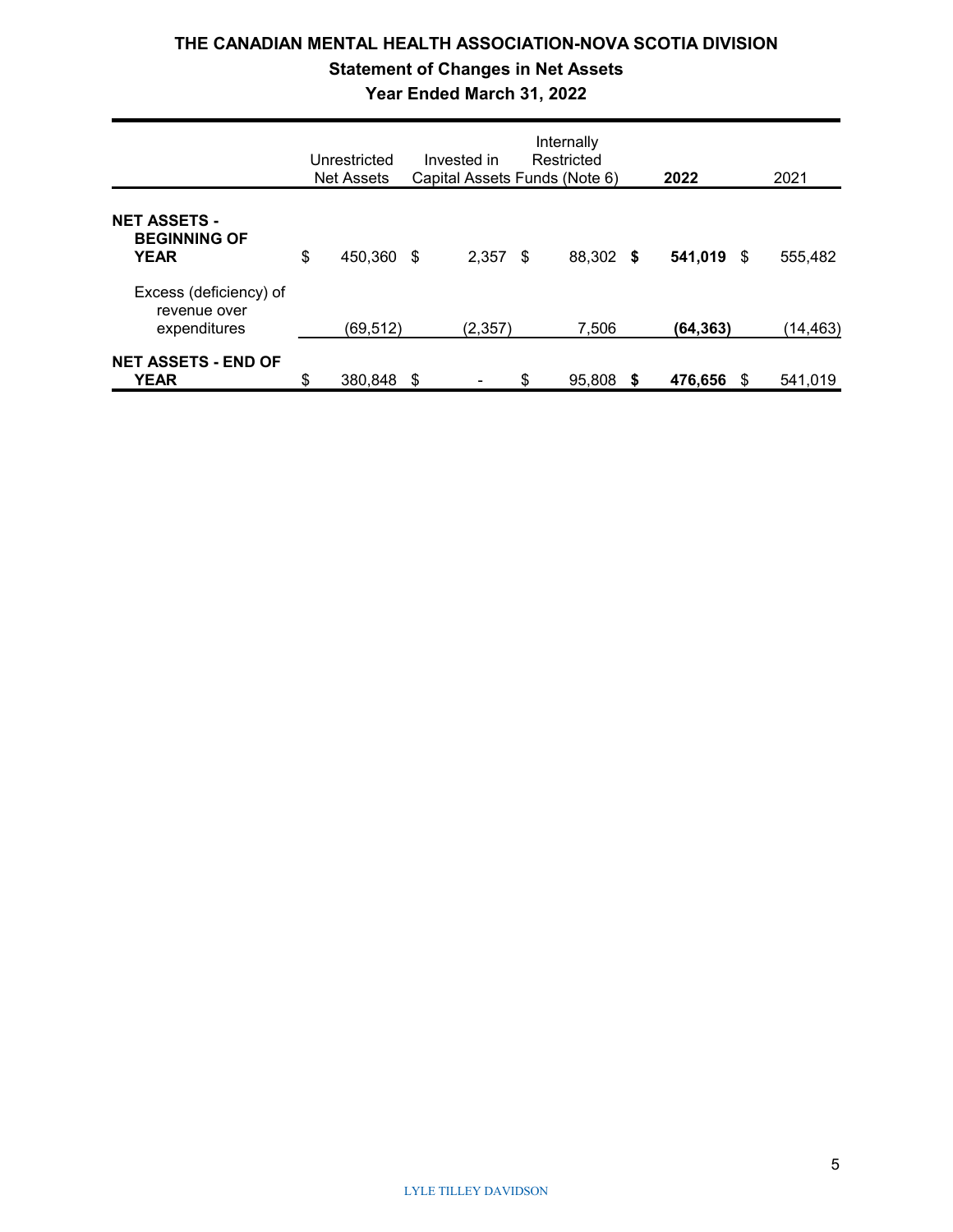# **THE CANADIAN MENTAL HEALTH ASSOCIATION-NOVA SCOTIA DIVISION Statement of Cash Flows**

**Year Ended March 31, 2022**

|                                                                                                                                                 | 2022                                   | 2021                                    |
|-------------------------------------------------------------------------------------------------------------------------------------------------|----------------------------------------|-----------------------------------------|
| <b>OPERATING ACTIVITIES</b><br>Deficiency of revenue over expenditures                                                                          | \$<br>(64, 363)                        | \$<br>(14, 463)                         |
| Items not affecting cash:<br>Amortization<br>Gain on disposal of assets                                                                         | 2,358                                  | 802<br>(1, 177)                         |
|                                                                                                                                                 | (62,005)                               | (14, 838)                               |
| Changes in non-cash working capital:<br>Accounts receivable<br>Accounts payable and accrued liabilities<br>Deferred revenue<br>Prepaid expenses | (5,806)<br>1,117<br>(48, 445)<br>1,531 | (1, 345)<br>4,030<br>90,448<br>(1, 317) |
| Harmonized sales tax recoverable                                                                                                                | 3,375                                  | 1,285                                   |
|                                                                                                                                                 | (48, 228)                              | 93,101                                  |
| Cash flow from (used by) operating activities                                                                                                   | (110, 233)                             | 78,263                                  |
| <b>INVESTING ACTIVITIES</b><br>Purchase of capital assets<br>Proceeds on disposal of capital assets                                             |                                        | (602)<br>327,930                        |
| Cash flow from investing activities                                                                                                             |                                        | 327,328                                 |
| <b>INCREASE (DECREASE) IN CASH FLOW</b>                                                                                                         | (110, 233)                             | 405,591                                 |
| Cash - beginning of year                                                                                                                        | 676,809                                | 271,218                                 |
| <b>CASH - END OF YEAR</b>                                                                                                                       | \$<br>566,576                          | \$<br>676,809                           |
| <b>CASH CONSISTS OF:</b><br>Cash<br>Term deposits (Note 4)                                                                                      | \$<br>58,456<br>508,120                | \$<br>171,389<br>505,420                |
|                                                                                                                                                 | \$<br>566,576                          | \$<br>676,809                           |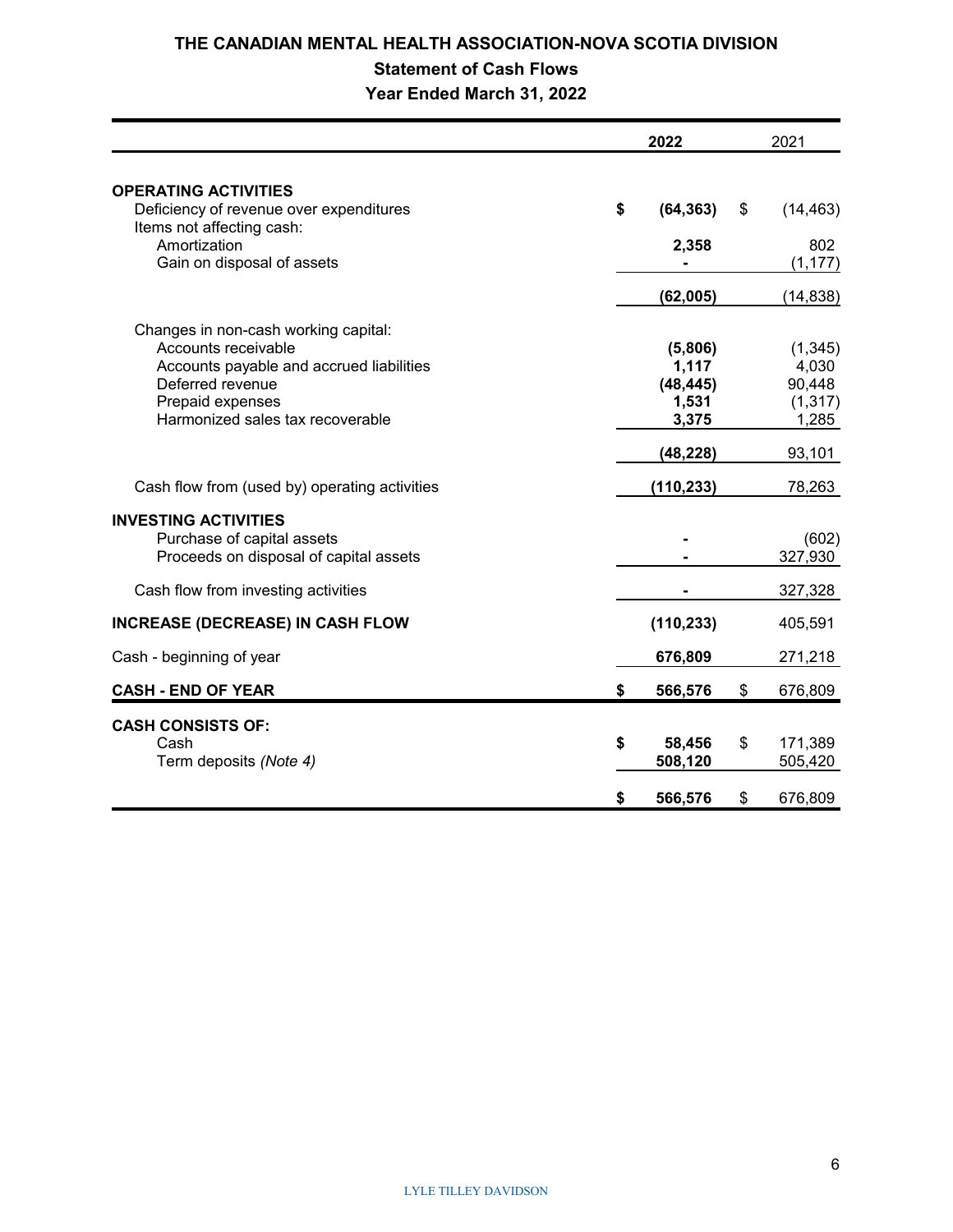#### **1. PURPOSE OF THE ASSOCIATION**

The Canadian Mental Health Association-Nova Scotia Division (the "Association") was incorporated by Chapter 142 of the Acts of Nova Scotia Legislature of 1931 under the name of "The Nova Scotia Society for Mental Hygiene". The name was changed and the objectives of the Association expanded by an amendment of the Act, March 13, Chapter 118 of the Acts of 1961. The Association is a registered charity under federal income tax legislation.

The Association's mission is to support the mental health of all Nova Scotians. This mission is achieved through the provision of community-based supports and services that promotes positive mental health- quality of life- and prevents mental health related injury and disease through:

Strengthening our collective voice by developing collaborative and supportive relationships among multiple sectors and partners, in support of mental health for all;

Ensuring quality services through the provision of quality and timely, evidence based mental health promotion, injury-disease (mental health and addictions) awareness, education, training, programs and initiatives that mental health and quality of life for all Nova Scotians; and,

Enhancing organizations' health by providing provincial and local community leadership to pilot and deliver innovative evidence-based mental health promotion, injury-disease recovery based prevention supports and services for all Nova Scotians.

The Association receives funds and incurs expenditures for specific communities or purposes. The funds are considered restricted in use for the purpose for which they were intended. Any unexpended funds held at the end of the fiscal year are classified as internally restricted funds and safeguarded for future use.

### **2. SUMMARY OF SIGNIFICANT ACCOUNTING POLICIES**

#### Basis of presentation

The financial statements were prepared in accordance with Canadian accounting standards for notfor-profit organizations (ASNPO).

#### Cash and cash equivalents

Cash consists of cash on hand and deposits held in Canadian financial institutions net of outstanding cheques, and a term deposit account consisting of guaranteed investment certificates maturing within the next fiscal year and related cash account.

#### Financial instruments

Financial instruments are recorded at fair value when acquired or issued, except for transactions with related parties which are recorded at the exchange amount. In subsequent periods, financial assets with actively traded markets are reported at fair value, with any unrealized gains and losses reported in income. All other financial instruments are reported at amortized cost, and tested for impairment at each reporting date. Transaction costs on the acquisition, sale, or issue of financial instruments are expensed when incurred.

*(continues)*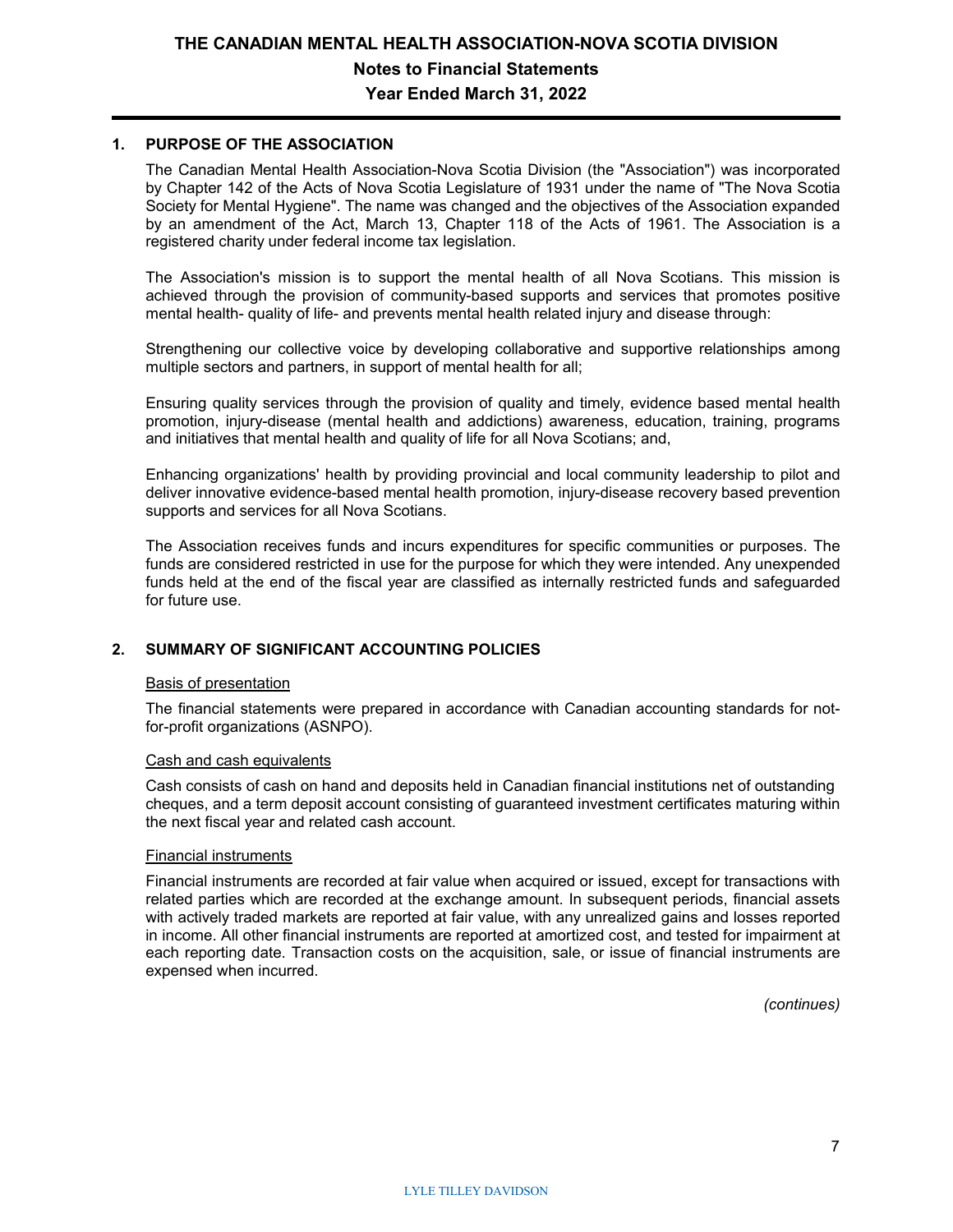#### **2. SUMMARY OF SIGNIFICANT ACCOUNTING POLICIES** *(continued)*

#### Impairment of long-lived assets

The Association tests for impairment whenever events or changes in circumstances indicate that the carrying amount of the assets may not be recoverable. Recoverability is assessed by comparing the carrying amount to the projected future net cash flows the long-lived assets are expected to generate through their direct use and eventual disposition. When a test for impairment indicates that the carrying amount of an asset is not recoverable, an impairment loss is recognized to the extent the carrying value exceeds its fair value.

#### Revenue recognition

The Canadian Mental Health Association-Nova Scotia Division follows the deferral method of accounting for contributions.

Restricted contributions are recognized as revenue in the year in which the related expenses are incurred. Unrestricted contributions are recognized as revenue when received or receivable if the amount to be received can be reasonably estimated and collection is reasonably assured.

#### Donated goods

Donated goods are recorded at their fair market value at the time of the donation. During the year, no goods were donated (2021 - \$nil).

#### Contributed services

The operations of the organization depend on both the contribution of time by volunteers and donated materials from various sources. The fair value of donated materials and services cannot be reasonably determined and are therefore not reflected in these financial statements.

#### Government grants

Government grants are recorded when there is a reasonable assurance that the Association had complied with and will continue to comply with, all the necessary conditions to obtain the grants.

#### Measurement uncertainty

The preparation of financial statements in conformity with Canadian accounting standards for not-forprofit organizations requires management to make estimates and assumptions that affect the reported amount of assets and liabilities, disclosure of contingent assets and liabilities at the date of the financial statements and the reported amounts of revenues and expenses during the period. Such estimates are periodically reviewed and any adjustments necessary are reported in earnings in the period in which they become known. Actual results could differ from these estimates. The most significant estimates in these financial statements include the allowance for doubtful accounts, the estimated useful life of capital assets and accrued liabilities. Note, at March 31, 2022, there was no allowance for doubtful accounts (2021 - \$nil).

#### **3. FINANCIAL INSTRUMENTS**

The Association is exposed to various risks through its financial instruments and has a comprehensive risk management framework to monitor, evaluate and manage these risks. Financial instruments consist of cash, term deposits, accounts receivable, accounts payable and accrued liabilities, and long term investments. The following analysis provides information about the Association's risk exposure and concentration as of March 31, 2022.

*(continues)*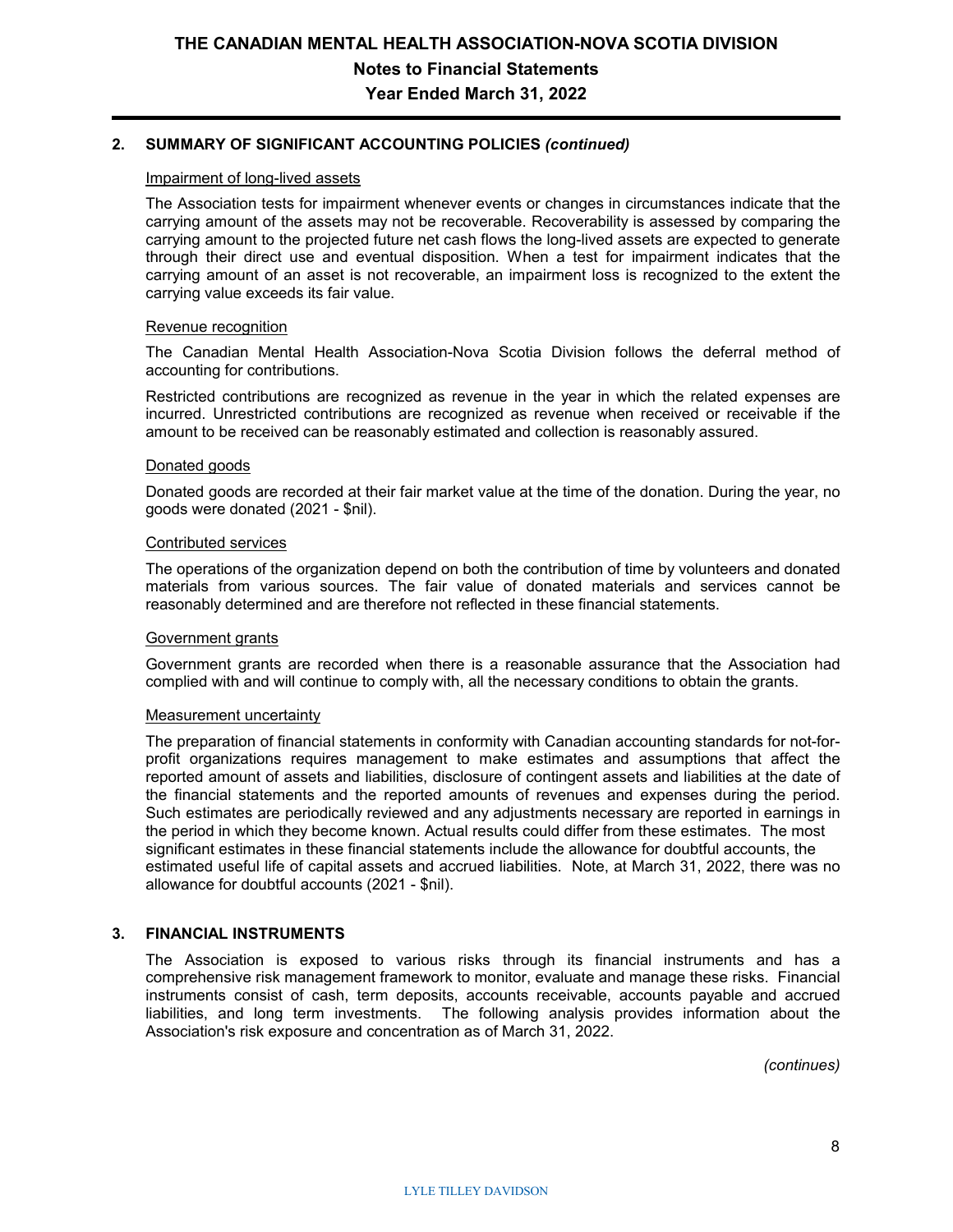#### **3. FINANCIAL INSTRUMENTS** *(continued)*

#### Credit risk

Credit risk arises from the potential that a counter party will fail to perform its obligations. The Association is exposed to credit risk from funders. An allowance for doubtful accounts is established based upon factors surrounding the credit risk of specific accounts, historical trends and other information. Due to the nature of of the funding, credit risk is minimized.

#### Liquidity risk

Liquidity risk is the risk that an entity will encounter difficulty in meeting obligations associated with financial liabilities. The Association is exposed to this risk mainly in respect of its receipt of funds from its funders and other related sources and accounts payable and accrued liabilities.

#### Market risk

Market risk is the risk that the fair value or future cash flows of a financial instrument will fluctuate because of changes in market prices. Market risk comprises three types of risk: currency risk, interest rate risk and other price risk. The Association is mainly exposed to interest rate risk.

#### Interest rate risk

Interest rate risk is the risk that the value of a financial instrument might be adversely affected by a change in the interest rates. In seeking to minimize the risks from interest rate fluctuations, the Association manages exposure through its normal operating and financing activities. The Association is exposed to interest rate risk primarily through its term deposits.

#### **4. TERM DEPOSITS**

Term deposits consist of guaranteed investment certificates.

As at March 31, 2022, \$205,227 (2021 - \$205,138) is held in a guaranteed investment account, earning interest at 0.20%, with a maturity date of May 2, 2022. The market value at March 31, 2022 is \$205,604.

As at March 31, 2022, \$302,488 is held in a guaranteed investment account, earning interest at 0.20%, with a maturity date of March 11, 2023. The market value at March 31, 2022 is \$302,893.

#### **5. ACCOUNTS PAYABLE AND ACCRUED LIABILITIES**

|                                                                       | 2022                     |      | 2021          |
|-----------------------------------------------------------------------|--------------------------|------|---------------|
| Accounts payable and accrued liabilities<br>Source deductions payable | 61.327<br>$\blacksquare$ | - \$ | 59.310<br>900 |
|                                                                       | 61.327                   |      | 60.210        |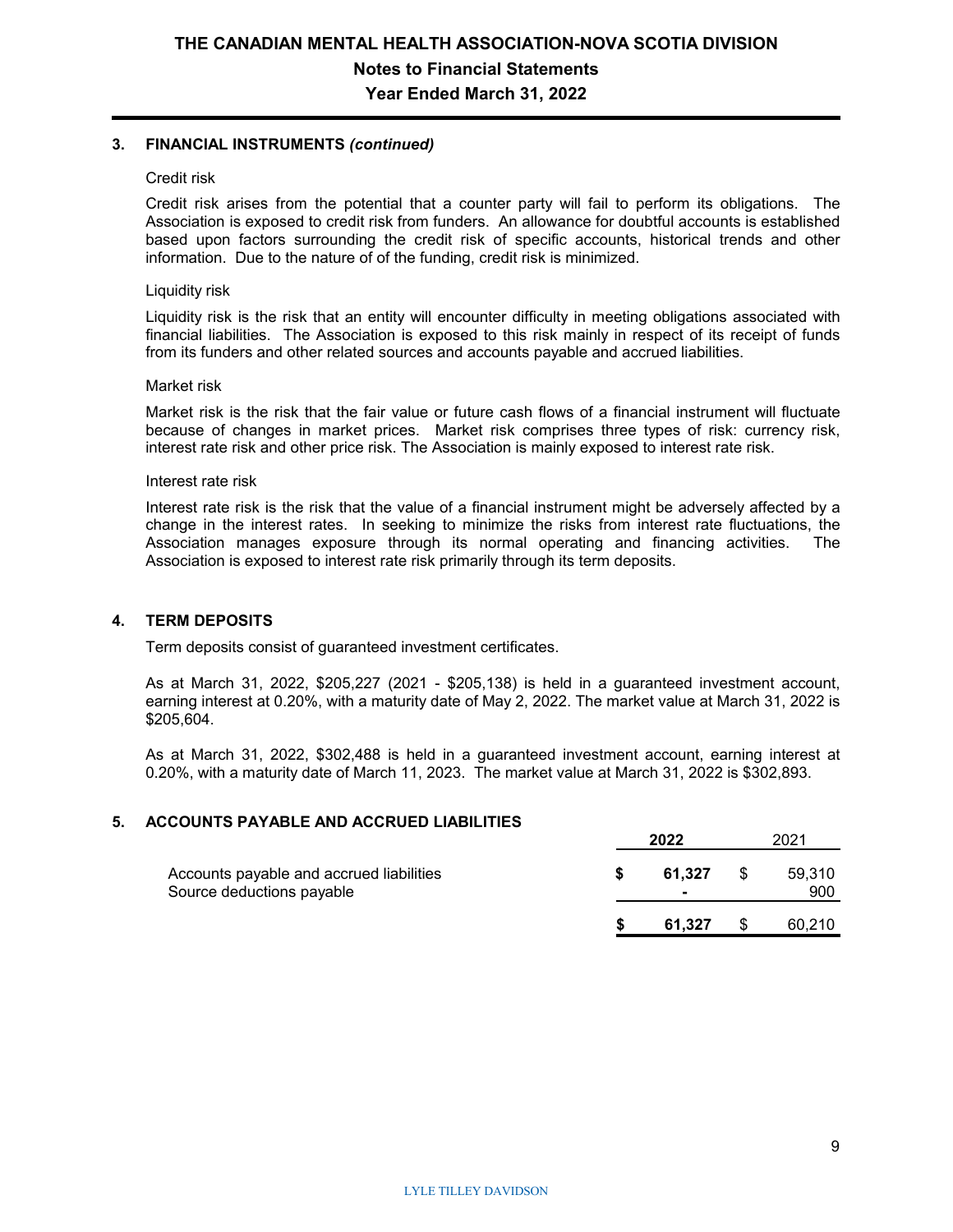### **6. INTERNALLY RESTRICTED FUNDS**

|                                | Opening      |      | Receipts | <b>Expenditures</b> | Ending       |
|--------------------------------|--------------|------|----------|---------------------|--------------|
| <b>CAST</b>                    | \$<br>16,120 | - \$ | 12,844   | \$<br>658           | \$<br>28,306 |
| <b>CMHA - Annapolis</b>        | 41,096       |      | 75       | 4,262               | 36,909       |
| CMHA - Antigonish              |              |      | 100      | 4                   | 96           |
| CMHA - Kings                   | 3,035        |      | 1,718    | 168                 | 4,585        |
| CMHA - Lunenburg/Queens        | 626          |      | 50       |                     | 676          |
| <b>CMHA - Cumberland</b>       | 3,661        |      | 175      |                     | 3,829        |
| <b>CMHA - Pictou County</b>    | 393          |      |          |                     | 393          |
| <b>CMHA - Cape Breton</b>      | 2,830        |      | 10,057   | 158                 | 12,729       |
| CMHA - Halifax                 | 1,224        |      | 2,019    | 80                  | 3,163        |
| <b>CMHA - East Hants</b>       | 48           |      |          |                     | 48           |
| <b>CMHA - Colchester</b>       | 53           |      | 50       | 2                   | 101          |
| <b>CMHA - Shelburne County</b> |              |      | 250      | 10                  | 240          |
| Fountain of Health             | 4,192        |      |          |                     | 4,192        |
| Project Hope                   | 1,441        |      | 100      | 1,000               | 541          |
| Social & Emotional Learning    | 13,582       |      | 50       | 13,632              | ۰            |
|                                | \$<br>88,301 | \$   | 27,488   | \$<br>19,981        | \$<br>95,808 |

#### **7. DEFERRED REVENUE**

|                                   | Opening        |    | Receipts       | <b>Expenditures</b> |                |      | Ending |
|-----------------------------------|----------------|----|----------------|---------------------|----------------|------|--------|
| Project HOPE                      | \$<br>8.967    | \$ | 313,223        | \$                  | 321,644        | - \$ | 546    |
| ESDC - At Work                    | 12.435         |    | 141,773        |                     | 154,208        |      | ۰      |
| Department of Health & Wellness - |                |    |                |                     |                |      |        |
| <b>Literacy Project</b>           | 80,000         |    | $\blacksquare$ |                     | 40.000         |      | 40,000 |
| <b>Circle of Friends Grant</b>    | $\blacksquare$ |    | 25,000         |                     | 22,789         |      | 2,211  |
| <b>Training Revenue</b>           | $\blacksquare$ |    | 10.200         |                     | $\blacksquare$ |      | 10,200 |
|                                   | 101.402        | S  | 490,196        | S                   | 538,641        | \$   | 52,957 |

### **8. REVENUES**

During the year, the Association recognized revenues from the following sources:

|                                                                         | 2022          |    | 2021    |
|-------------------------------------------------------------------------|---------------|----|---------|
| Affordable Housing Association of Nova Scotia (AHANS) -<br>Project HOPE | \$<br>146,447 | \$ | 148,946 |
| Department of Community Services (DCS) - Project                        |               |    |         |
| <b>HOPE</b>                                                             | 175,564       |    | 130,676 |
| United Way - Cape Breton                                                | 40,549        |    | 186,447 |
| Employment and Social Development Canada (ESDC) -                       |               |    |         |
| At Work                                                                 | 154,204       |    | 145,222 |
| Department of Health & Wellness (DHW) - CAST                            | 110,000       |    | 110,000 |
| Department of Community Services (DCS) - Social &                       |               |    |         |
| Emotional Learning (SEL)                                                | 79,000        |    | 79.000  |
| Mental Health Foundation of Nova Scotia - Circle of                     |               |    |         |
| <b>Friends</b>                                                          | 25,000        |    |         |
| Mental Health Foundation of Nova Scotia - Resilience                    | 21,000        |    |         |
| Other sources                                                           | 280,798       |    | 172,190 |
|                                                                         | 1,032,562     | S  | 972.481 |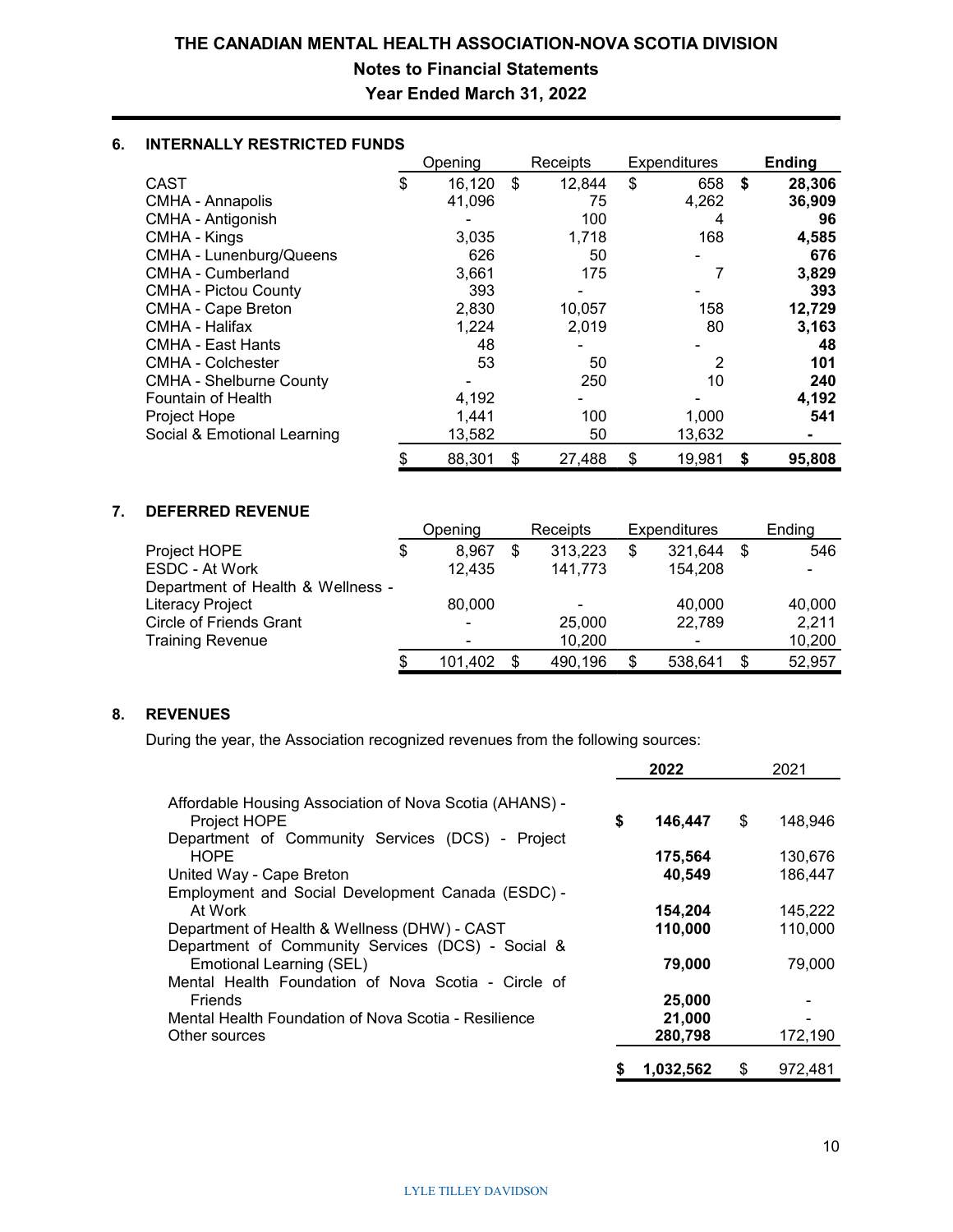## **9. COVID 19**

Beginning in March 2020 the Governments of Canada and Nova Scotia, as well as foreign governments instituted emergency measures as a result of the COVID-19 virus. The virus has had a major impact on Canadian and international securities and currency markets and consumer activity which may impact the Association's financial position, its results of operations and its cash flows significantly. As these are on-going events, these financial statements do not reflect any potential future impact. It is not possible to reliably estimate the length and severity of these developments and the impact on the financial results and condition of the Association as at the report date.